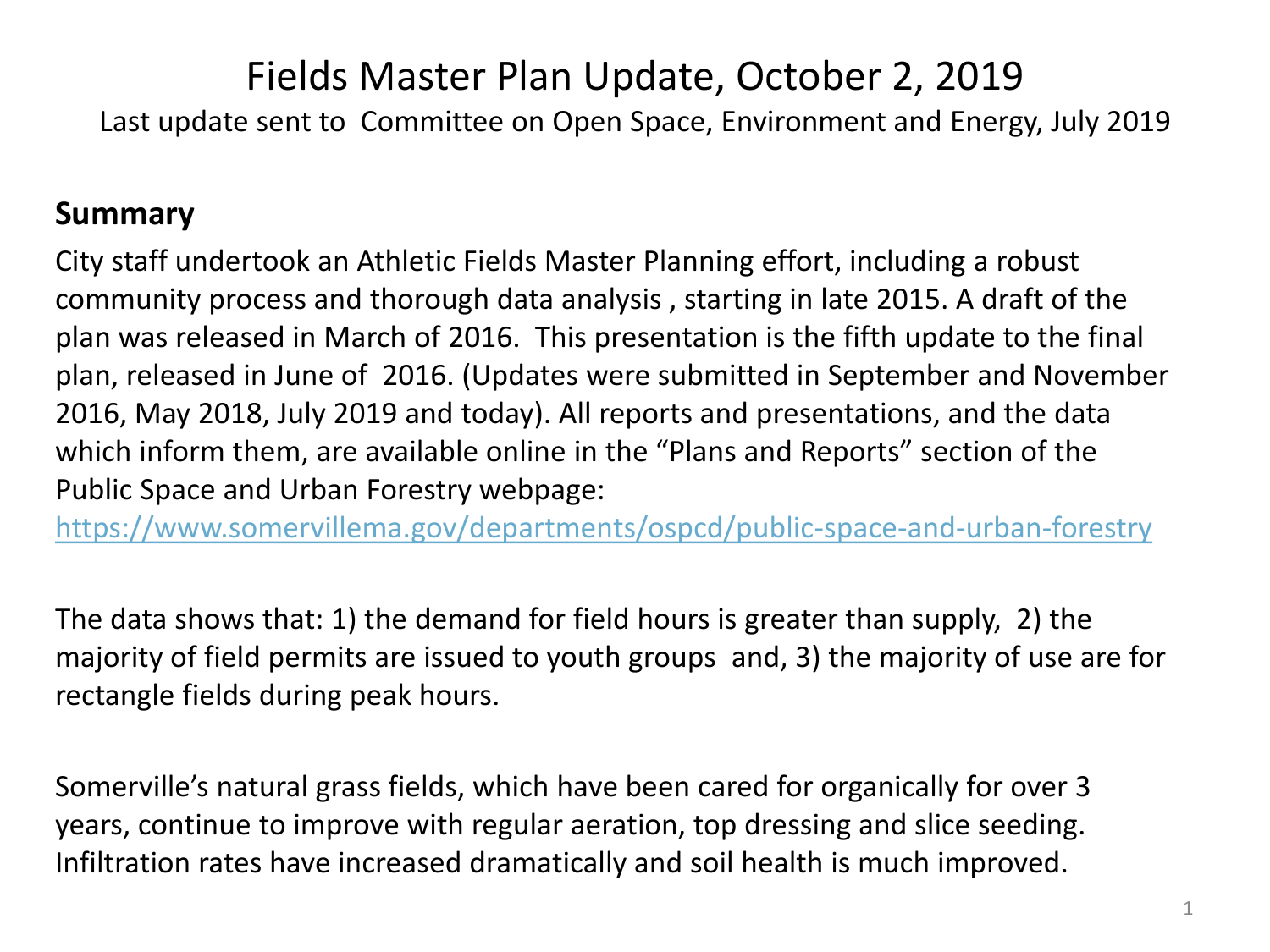## **Fields Master Plan Update: Oct 2019**